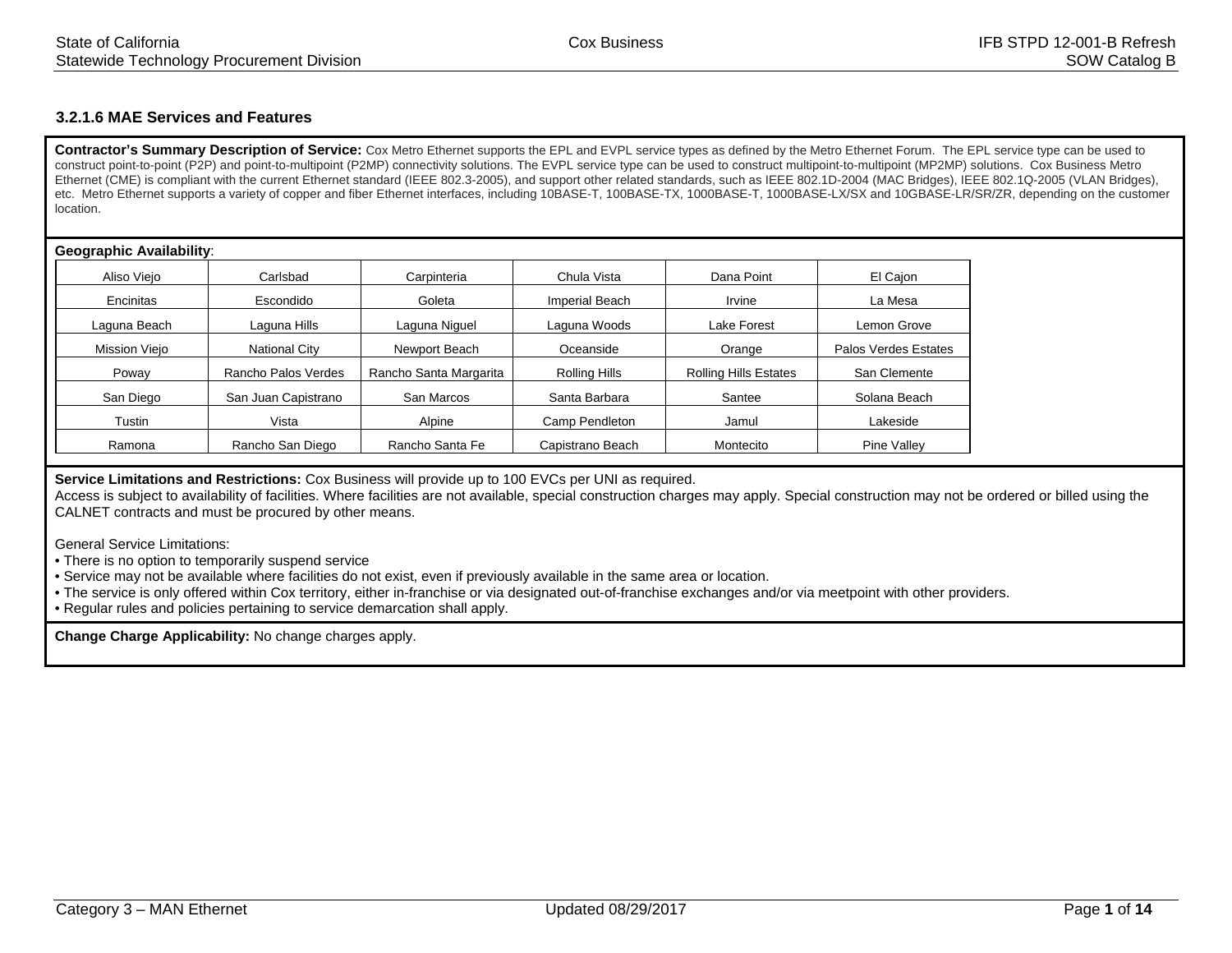|                   | 3.2.1.6 MAE Services and Features                                          |                                              |                                                                                                                                                                                                                                                                                                                                              |                                                                  |                                         |                                                  |                    |                                     |                                  |                              |  |  |
|-------------------|----------------------------------------------------------------------------|----------------------------------------------|----------------------------------------------------------------------------------------------------------------------------------------------------------------------------------------------------------------------------------------------------------------------------------------------------------------------------------------------|------------------------------------------------------------------|-----------------------------------------|--------------------------------------------------|--------------------|-------------------------------------|----------------------------------|------------------------------|--|--|
| A                 | B                                                                          | $\mathsf{C}$                                 | D                                                                                                                                                                                                                                                                                                                                            | E                                                                | F                                       | G                                                | H.                 |                                     | J                                | K.                           |  |  |
| Line<br>Item<br># | <b>Feature Name</b>                                                        | Contractor's<br>Product<br><b>Identifier</b> | <b>Feature Description</b>                                                                                                                                                                                                                                                                                                                   | Restrictions,<br>Limitations<br>and<br>Additional<br>Information | Non-<br>Recurring<br>Charge<br>per Item | Monthly<br>Recurring<br>Charge/Ite<br>m per Unit | Unit of<br>Measure | Charge<br>per<br>change<br>per item | Delegation<br>Needed<br>(Yes/No) | Required or<br>Discretionary |  |  |
| $\mathbf{1}$      | <b>EPL MAE Service</b><br>Connection 10/100<br><b>Mbps</b>                 | UNI10/100                                    | 10/100 Mbps Ethernet port per<br>location; Assessed per interface<br>at bandwidths of 10/100 Mbps<br>(10/100BASE-T). The EPL<br>connection rate element<br>includes the physical connection<br>(Access Link) between the<br>Customer's demarcation and<br>the core Ethernet network, the<br>port, one EVC and the NI.                        |                                                                  | \$0                                     | \$25.63                                          | Each               | \$0                                 | Yes                              | Required                     |  |  |
| $\overline{2}$    | <b>EPL MAE Service</b><br>Connection 10/100<br>Mbps with<br>Managed Router | UNI10/100-<br><b>MRS</b>                     | 10/100 Mbps Ethernet port per<br>location with managed router;<br>Assessed per interface at<br>bandwidths of 10/100 Mbps<br>(10/100BASE-T). The EPL<br>connection rate element<br>includes the physical connection<br>(Access Link) between the<br>Customer's demarcation and<br>the core Ethernet network, the<br>port, one EVC and the NI. |                                                                  | \$0                                     | \$159.90                                         | Each               | \$0                                 | Yes                              | Required                     |  |  |
| 3                 | <b>EPL MAE Service</b><br>Connection<br>Gigabit Ethernet (1<br>Gbps)       | <b>UNI1000</b>                               | 1000 Mbps Ethernet port per<br>location; Assessed per interface<br>at bandwidths of 1Gbps<br>Ethernet. The EPL connection<br>rate element includes the<br>physical connection (Access<br>Link) between the Customer's<br>demarcation and the core<br>Ethernet network, the port, one<br>EVC and the NI.                                      |                                                                  | \$0                                     | \$76.88                                          | Each               | \$0                                 | Yes                              | Required                     |  |  |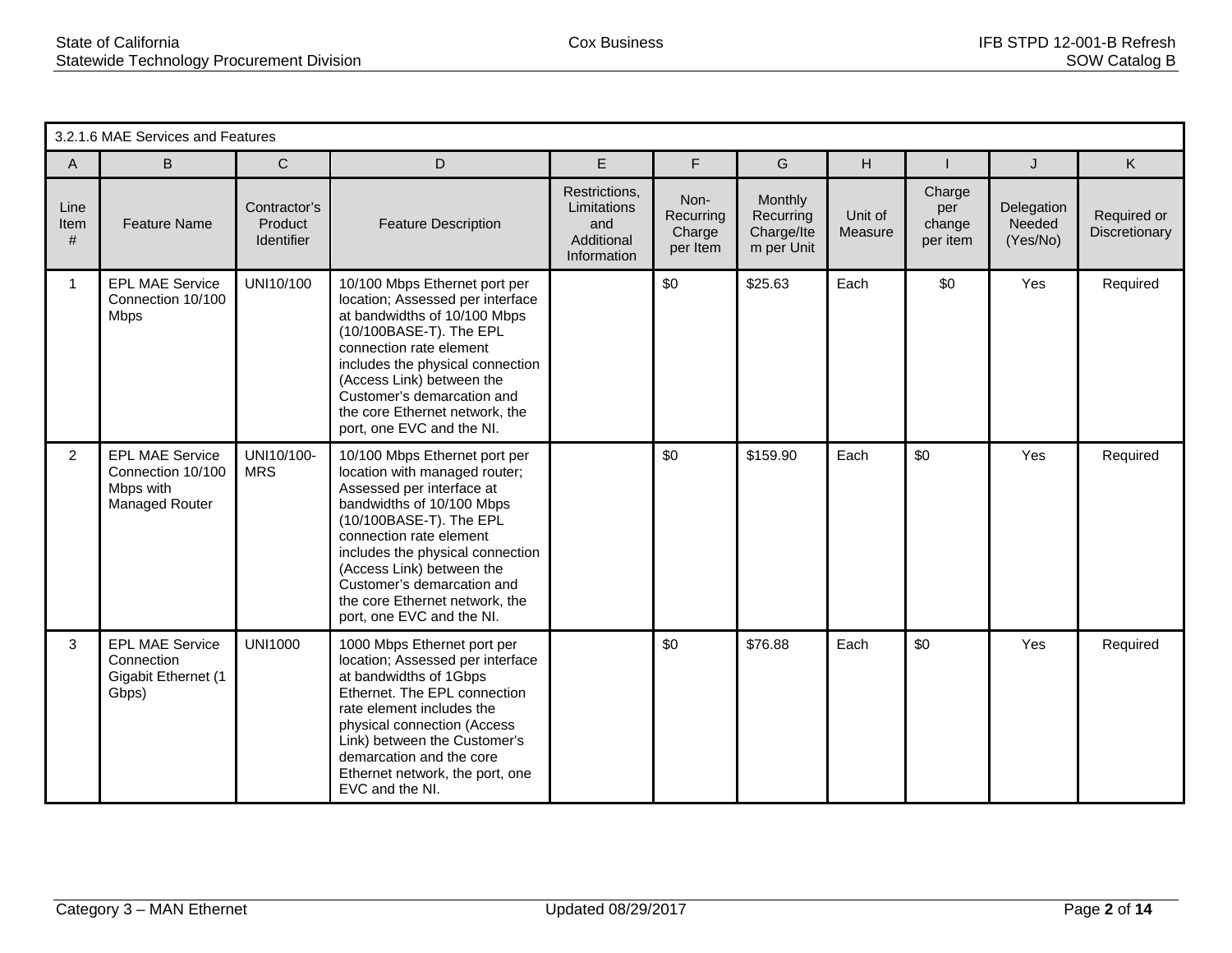|                   | 3.2.1.6 MAE Services and Features                                                           |                                              |                                                                                                                                                                                                                                                                                                                                |                                                                  |                                         |                                                  |                    |                                     |                                  |                              |  |  |
|-------------------|---------------------------------------------------------------------------------------------|----------------------------------------------|--------------------------------------------------------------------------------------------------------------------------------------------------------------------------------------------------------------------------------------------------------------------------------------------------------------------------------|------------------------------------------------------------------|-----------------------------------------|--------------------------------------------------|--------------------|-------------------------------------|----------------------------------|------------------------------|--|--|
| A                 | B                                                                                           | $\mathsf C$                                  | D                                                                                                                                                                                                                                                                                                                              | E                                                                | F                                       | G                                                | Н                  |                                     | J                                | K.                           |  |  |
| Line<br>Item<br># | <b>Feature Name</b>                                                                         | Contractor's<br>Product<br><b>Identifier</b> | <b>Feature Description</b>                                                                                                                                                                                                                                                                                                     | Restrictions.<br>Limitations<br>and<br>Additional<br>Information | Non-<br>Recurring<br>Charge<br>per Item | Monthly<br>Recurring<br>Charge/Ite<br>m per Unit | Unit of<br>Measure | Charge<br>per<br>change<br>per item | Delegation<br>Needed<br>(Yes/No) | Required or<br>Discretionary |  |  |
| 4                 | <b>EPL MAE Service</b><br>Connection<br>Gigabit Ethernet (1<br>Gbps) with<br>Managed Router | UNI1000-<br><b>MRS</b>                       | 1000 Mbps Ethernet port per<br>location with managed router;<br>Assessed per interface at<br>bandwidths of 1Gbps Ethernet.<br>The EPL connection rate<br>element includes the physical<br>connection (Access Link)<br>between the Customer's<br>demarcation and the core<br>Ethernet network, the port, one<br>EVC and the NI. |                                                                  | \$0                                     | \$512.50                                         | Each               | \$0                                 | Yes                              | Required                     |  |  |
| 5                 | <b>EVPL MAE</b><br>Service<br>Connection 10/100<br><b>Mbps</b>                              | UNI10/100                                    | Assessed per interface at<br>bandwidths of 10/100 Mbps<br>(10/100BASE-T). The EVPL<br>connection rate element<br>includes the physical connection<br>(Access Link) between the<br>Customer's demarcation and<br>the core Ethernet network, the<br>port, one EVC and the NI.                                                    |                                                                  | \$0                                     | \$25.63                                          | Each               | \$0                                 | Yes                              | Required                     |  |  |
| 6                 | <b>EVPL MAE</b><br>Service<br>Connection 10/100<br>Mbps with<br>Managed Router              | UNI10/100-<br><b>MRS</b>                     | Assessed per interface at<br>bandwidths of 10/100 Mbps<br>(10/100BASE-T) with managed<br>router. The EVPL connection<br>rate element includes the<br>physical connection (Access<br>Link) between the Customer's<br>demarcation and the core<br>Ethernet network, the port, one<br>EVC and the NI.                             |                                                                  | \$0                                     | \$159.90                                         | Each               | \$0                                 | Yes                              | Required                     |  |  |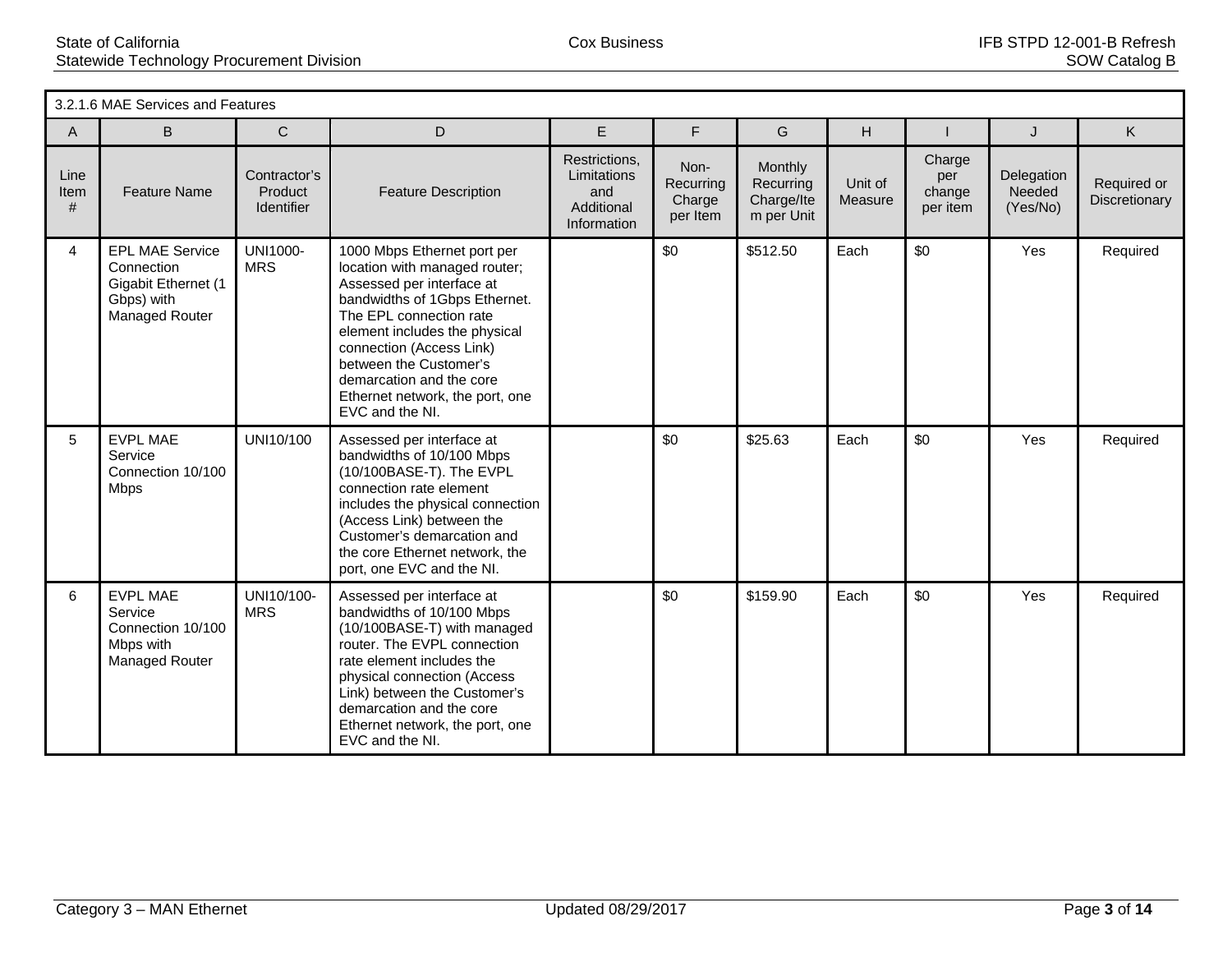|                   | 3.2.1.6 MAE Services and Features                                                               |                                              |                                                                                                                                                                                                                                                                                                                                                                                                                                   |                                                                  |                                         |                                                  |                    |                                     |                                  |                              |  |  |
|-------------------|-------------------------------------------------------------------------------------------------|----------------------------------------------|-----------------------------------------------------------------------------------------------------------------------------------------------------------------------------------------------------------------------------------------------------------------------------------------------------------------------------------------------------------------------------------------------------------------------------------|------------------------------------------------------------------|-----------------------------------------|--------------------------------------------------|--------------------|-------------------------------------|----------------------------------|------------------------------|--|--|
| $\mathsf{A}$      | B.                                                                                              | $\mathsf{C}$                                 | D                                                                                                                                                                                                                                                                                                                                                                                                                                 | E                                                                | F                                       | G                                                | H                  |                                     | J                                | K.                           |  |  |
| Line<br>Item<br># | <b>Feature Name</b>                                                                             | Contractor's<br>Product<br><b>Identifier</b> | <b>Feature Description</b>                                                                                                                                                                                                                                                                                                                                                                                                        | Restrictions,<br>Limitations<br>and<br>Additional<br>Information | Non-<br>Recurring<br>Charge<br>per Item | Monthly<br>Recurring<br>Charge/Ite<br>m per Unit | Unit of<br>Measure | Charge<br>per<br>change<br>per item | Delegation<br>Needed<br>(Yes/No) | Required or<br>Discretionary |  |  |
| $\overline{7}$    | <b>EVPL MAE</b><br>Service<br>Connection<br>Gigabit Ethernet (1<br>Gbps)                        | <b>UNI1000</b>                               | Assessed per interface at<br>bandwidths of 1Gbps Ethernet.<br>The EVPL connection rate<br>element includes the physical<br>connection (Access Link)<br>between the Customer's<br>demarcation and the core<br>Ethernet network, the port, one<br>EVC and the NI.                                                                                                                                                                   |                                                                  | \$0                                     | \$76.88                                          | Each               | \$0                                 | Yes                              | Required                     |  |  |
| 8                 | <b>EVPL MAE</b><br>Service<br>Connection<br>Gigabit Ethernet (1<br>Gbps) with<br>Managed Router | <b>UNI1000-</b><br><b>MRS</b>                | Assessed per interface at<br>bandwidths of 1Gbps Ethernet<br>with managed router. The EVPL<br>connection rate element<br>includes the physical connection<br>(Access Link) between the<br>Customer's demarcation and<br>the core Ethernet network, the<br>port, one EVC and the NI.                                                                                                                                               |                                                                  | \$0                                     | \$512.50                                         | Each               | \$0                                 | Yes                              | Required                     |  |  |
| 9                 | <b>Additional MAE</b><br><b>MAC Addresses</b><br>$(51-100)$                                     | N/A                                          | MAC Address rate element is a<br>data link layer protocol used for<br>Layer 2 connectivity. Standard<br>service allows up to 50 MAC<br>addresses to be present per<br>EPL/EVPL connection. This<br>optional feature increases that<br>limit to up to 100 MAC<br>addresses per EPL/EVPL<br>connection. A technical review<br>will be necessary to determine if<br>service can be provided and for<br>approval to exceed the limit. |                                                                  | \$0                                     | \$0                                              | Each               | N/A                                 | Yes                              | Required                     |  |  |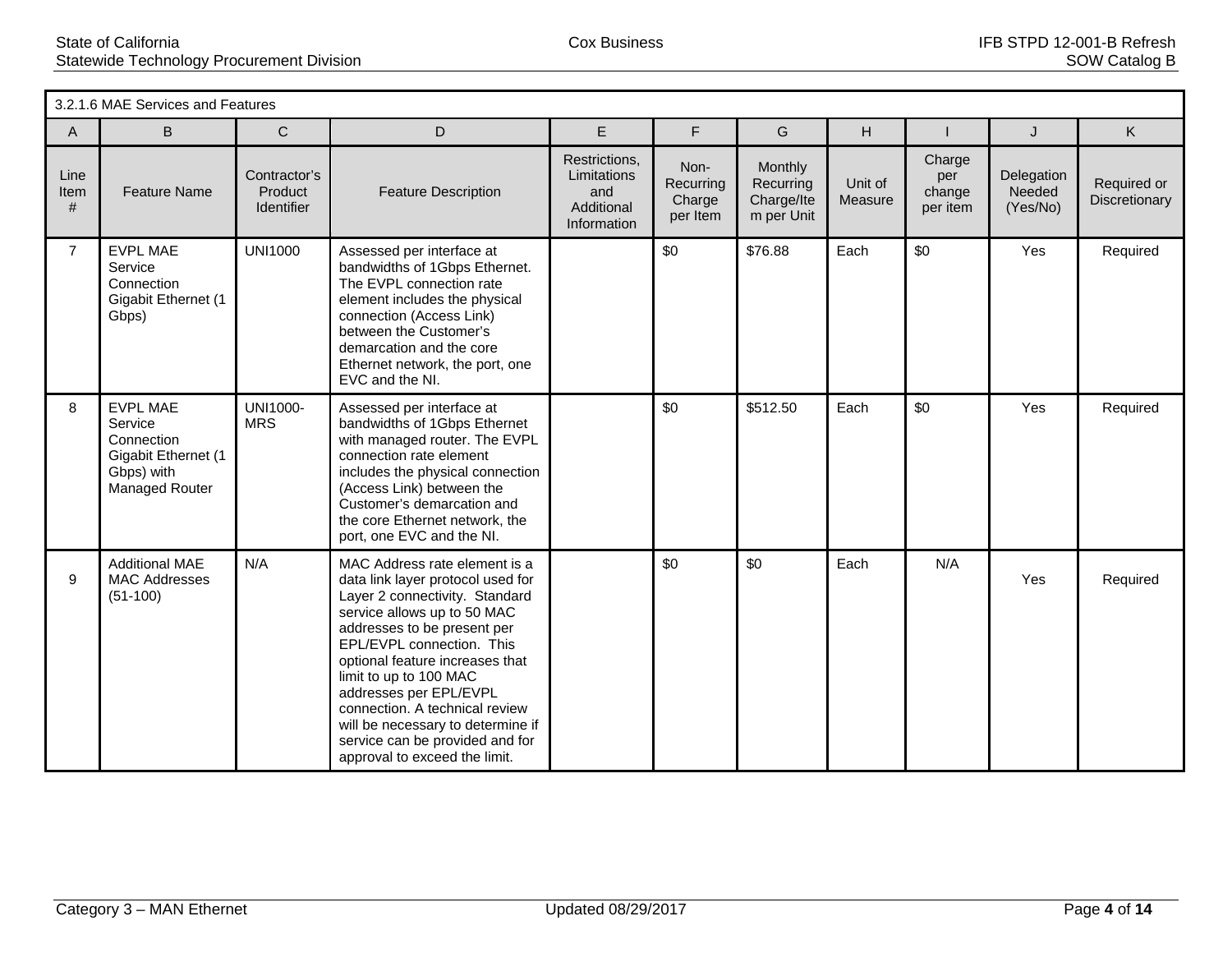|                   | 3.2.1.6 MAE Services and Features                         |                                       |                                                                                                                                                                                                                                                                                                                                                                |                                                                  |                                         |                                                  |                    |                                     |                                  |                              |  |  |
|-------------------|-----------------------------------------------------------|---------------------------------------|----------------------------------------------------------------------------------------------------------------------------------------------------------------------------------------------------------------------------------------------------------------------------------------------------------------------------------------------------------------|------------------------------------------------------------------|-----------------------------------------|--------------------------------------------------|--------------------|-------------------------------------|----------------------------------|------------------------------|--|--|
| A                 | B                                                         | $\mathsf C$                           | D                                                                                                                                                                                                                                                                                                                                                              | E                                                                | F                                       | G                                                | H                  |                                     | J                                | Κ                            |  |  |
| Line<br>Item<br># | <b>Feature Name</b>                                       | Contractor's<br>Product<br>Identifier | <b>Feature Description</b>                                                                                                                                                                                                                                                                                                                                     | Restrictions,<br>Limitations<br>and<br>Additional<br>Information | Non-<br>Recurring<br>Charge<br>per Item | Monthly<br>Recurring<br>Charge/Ite<br>m per Unit | Unit of<br>Measure | Charge<br>per<br>change<br>per item | Delegation<br>Needed<br>(Yes/No) | Required or<br>Discretionary |  |  |
| 10                | <b>Ethernet Virtual</b><br>Connection (EVC)<br><b>MAE</b> | See below.                            | EVC rate element. EVCs shall<br>be assigned in 1 Mbps<br>increments within each port<br>range. Customer may order<br>additional EVCs to establish<br>additional virtual connections<br>over the same physical<br>connections. When additional<br>EVCs are ordered, the<br>Customer must designate the<br>portion of the CIR bandwidth<br>assigned to each EVC. |                                                                  | \$0                                     | \$0                                              | Each               | N/A                                 | Yes                              | Required                     |  |  |
|                   |                                                           |                                       |                                                                                                                                                                                                                                                                                                                                                                | 11 CIR (Basic CoS MAE)                                           |                                         |                                                  |                    |                                     |                                  |                              |  |  |
| 11a               | <b>BASIC CIR - 2</b><br><b>Mbps</b>                       | EVC2MB                                | The guaranteed average<br>bandwidth of the virtual circuit.                                                                                                                                                                                                                                                                                                    |                                                                  | \$0                                     | \$219.35                                         | Each               | N/A                                 | Yes                              | Required                     |  |  |
| 11 <sub>b</sub>   | <b>BASIC CIR MAE -</b><br>4 Mbps                          | EVC4MB                                | The guaranteed average<br>bandwidth of the virtual circuit.                                                                                                                                                                                                                                                                                                    |                                                                  | \$0                                     | \$228.58                                         | Each               | N/A                                 | Yes                              | Required                     |  |  |
| 11c               | <b>BASIC CIR MAE -</b><br>8 Mbps                          | EVC8MB                                | The guaranteed average<br>bandwidth of the virtual circuit.                                                                                                                                                                                                                                                                                                    |                                                                  | \$0                                     | \$241.90                                         | Each               | N/A                                 | Yes                              | Required                     |  |  |
|                   |                                                           |                                       |                                                                                                                                                                                                                                                                                                                                                                | 12 CIR (Priority CoS)                                            |                                         |                                                  |                    |                                     |                                  |                              |  |  |
| 12a               | PRIORITY CIR<br>MAE - 2 Mbps                              | EVCPR2M<br>B                          | The guaranteed average<br>bandwidth of the virtual circuit.                                                                                                                                                                                                                                                                                                    |                                                                  | \$0                                     | \$219.35                                         | Each               | N/A                                 | Yes                              | Required                     |  |  |
| 12 <sub>b</sub>   | PRIORITY CIR<br>MAE - 4 Mbps                              | EVCPR4M<br>B                          | The guaranteed average<br>bandwidth of the virtual circuit.                                                                                                                                                                                                                                                                                                    |                                                                  | \$0                                     | \$228.58                                         | Each               | N/A                                 | Yes                              | Required                     |  |  |
| 12c               | PRIORITY CIR<br>MAE - 5 Mbps                              | EVCPR5M<br>B                          | The guaranteed average<br>bandwidth of the virtual circuit.                                                                                                                                                                                                                                                                                                    |                                                                  | \$0                                     | \$232.68                                         | Each               | N/A                                 | Yes                              | Required                     |  |  |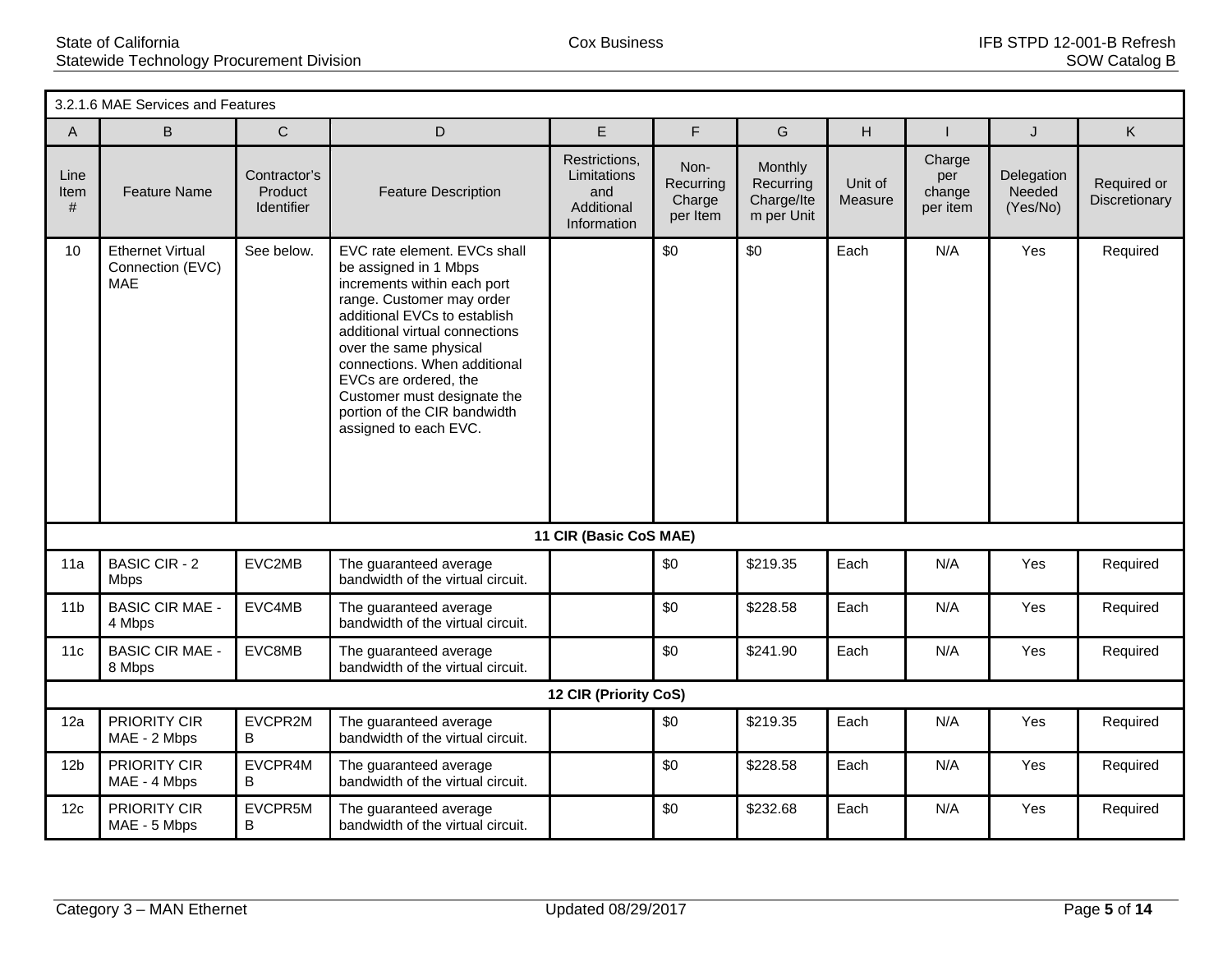|                   | 3.2.1.6 MAE Services and Features     |                                       |                                                             |                                                                  |                                         |                                                  |                    |                                     |                                  |                              |  |  |
|-------------------|---------------------------------------|---------------------------------------|-------------------------------------------------------------|------------------------------------------------------------------|-----------------------------------------|--------------------------------------------------|--------------------|-------------------------------------|----------------------------------|------------------------------|--|--|
| A                 | B                                     | $\mathsf C$                           | D                                                           | E.                                                               | F                                       | G                                                | H                  |                                     | J                                | K.                           |  |  |
| Line<br>Item<br># | <b>Feature Name</b>                   | Contractor's<br>Product<br>Identifier | <b>Feature Description</b>                                  | Restrictions,<br>Limitations<br>and<br>Additional<br>Information | Non-<br>Recurring<br>Charge<br>per Item | Monthly<br>Recurring<br>Charge/Ite<br>m per Unit | Unit of<br>Measure | Charge<br>per<br>change<br>per item | Delegation<br>Needed<br>(Yes/No) | Required or<br>Discretionary |  |  |
| 12d               | <b>PRIORITY CIR</b><br>MAE -8 Mbps    | EVCPR8M<br>B                          | The guaranteed average<br>bandwidth of the virtual circuit. |                                                                  | \$0                                     | \$241.90                                         | Each               | N/A                                 | Yes                              | Required                     |  |  |
| 12e               | <b>PRIORITY CIR</b><br>MAE - 10 Mbps  | EVCPR10M<br>B                         | The guaranteed average<br>bandwidth of the virtual circuit. |                                                                  | \$0                                     | \$256.25                                         | Each               | N/A                                 | Yes                              | Required                     |  |  |
| 12f               | PRIORITY CIR<br>MAE - 20 Mbps         | EVCPR20M<br>B                         | The guaranteed average<br>bandwidth of the virtual circuit. |                                                                  | \$0                                     | \$292.13                                         | Each               | N/A                                 | Yes                              | Required                     |  |  |
| 12g               | PRIORITY CIR<br>MAE - 50 Mbps         | EVCPR50M<br>B                         | The quaranteed average<br>bandwidth of the virtual circuit. |                                                                  | \$0                                     | \$350.55                                         | Each               | N/A                                 | Yes                              | Required                     |  |  |
| 12h               | <b>PRIORITY CIR</b><br>MAE - 100 Mbps | EVCPR100<br>MВ                        | The guaranteed average<br>bandwidth of the virtual circuit. |                                                                  | \$0                                     | \$430.50                                         | Each               | N/A                                 | Yes                              | Required                     |  |  |
| 12i               | <b>PRIORITY CIR</b><br>MAE - 150 Mbps | EVCPR150<br><b>MB</b>                 | The guaranteed average<br>bandwidth of the virtual circuit. |                                                                  | \$0                                     | \$477.65                                         | Each               | N/A                                 | Yes                              | Required                     |  |  |
| 12j               | <b>PRIORITY CIR</b><br>MAE - 250 Mbps | EVCPR250<br>MВ                        | The guaranteed average<br>bandwidth of the virtual circuit. |                                                                  | \$0                                     | \$525.83                                         | Each               | N/A                                 | Yes                              | Required                     |  |  |
| 12k               | <b>PRIORITY CIR</b><br>MAE - 500 Mbps | EVCPR500<br>MВ                        | The guaranteed average<br>bandwidth of the virtual circuit. |                                                                  | \$0                                     | \$650.88                                         | Each               | N/A                                 | Yes                              | Required                     |  |  |
| 121               | <b>PRIORITY CIR</b><br>MAE - 600 Mbps | EVCPR600<br><b>MB</b>                 | The guaranteed average<br>bandwidth of the virtual circuit. |                                                                  | \$0                                     | \$748.25                                         | Each               | N/A                                 | Yes                              | Required                     |  |  |
| 12 <sub>m</sub>   | PRIORITY CIR<br>MAE - 1000 Mbps       | EVCPR1GB                              | The guaranteed average<br>bandwidth of the virtual circuit. |                                                                  | \$0                                     | \$845.63                                         | Each               | N/A                                 | Yes                              | Required                     |  |  |
|                   |                                       |                                       |                                                             | 13 CIR (PREMIUM CoS)                                             |                                         |                                                  |                    |                                     |                                  |                              |  |  |
| 13a               | PREMIUM CIR<br>MAE - 2 Mbps           | EVCPM2M<br>B                          | The guaranteed average<br>bandwidth of the virtual circuit. |                                                                  | \$0                                     | \$230.11                                         | Each               | N/A                                 | Yes                              | Required                     |  |  |
| 13 <sub>b</sub>   | PREMIUM CIR<br>MAE - 4 Mbps           | EVCPM4M<br>B                          | The guaranteed average<br>bandwidth of the virtual circuit. |                                                                  | \$0                                     | \$239.85                                         | Each               | N/A                                 | Yes                              | Required                     |  |  |
| 13 <sub>c</sub>   | PREMIUM CIR<br>$MAE - 5 Mbps$         | EVCPM5M<br>B                          | The guaranteed average<br>bandwidth of the virtual circuit. |                                                                  | \$0                                     | \$243.95                                         | Each               | N/A                                 | Yes                              | Required                     |  |  |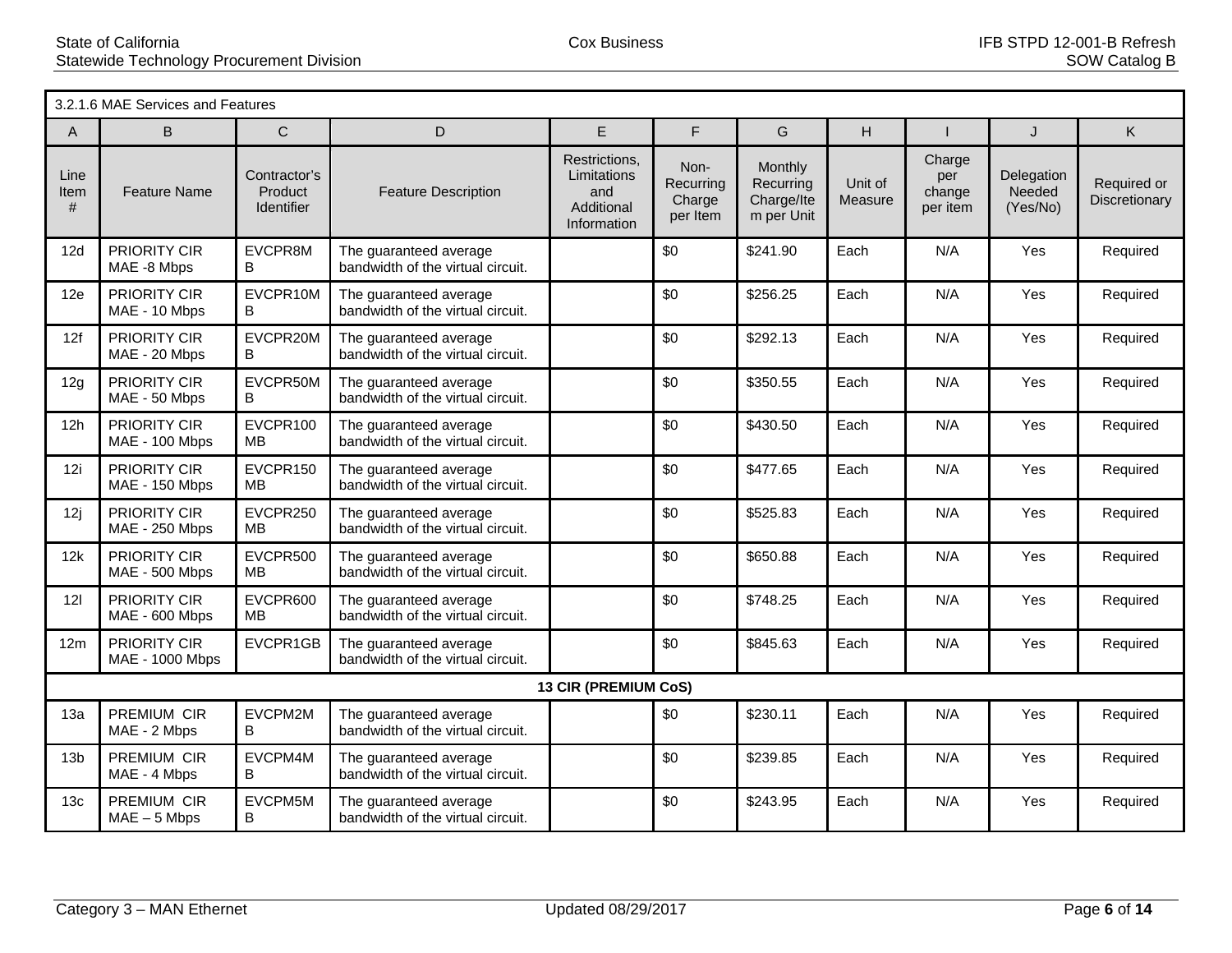|                   | 3.2.1.6 MAE Services and Features      |                                       |                                                             |                                                                  |                                         |                                                  |                    |                                     |                                  |                              |  |  |
|-------------------|----------------------------------------|---------------------------------------|-------------------------------------------------------------|------------------------------------------------------------------|-----------------------------------------|--------------------------------------------------|--------------------|-------------------------------------|----------------------------------|------------------------------|--|--|
| A                 | B                                      | $\mathbf C$                           | D                                                           | E                                                                | F                                       | G                                                | H                  |                                     | $\cdot$                          | K                            |  |  |
| Line<br>Item<br># | <b>Feature Name</b>                    | Contractor's<br>Product<br>Identifier | <b>Feature Description</b>                                  | Restrictions.<br>Limitations<br>and<br>Additional<br>Information | Non-<br>Recurring<br>Charge<br>per Item | Monthly<br>Recurring<br>Charge/Ite<br>m per Unit | Unit of<br>Measure | Charge<br>per<br>change<br>per item | Delegation<br>Needed<br>(Yes/No) | Required or<br>Discretionary |  |  |
| 13d               | PREMIUM CIR<br>$MAE - 8$ Mbps          | EVCPM8M<br>B                          | The guaranteed average<br>bandwidth of the virtual circuit. |                                                                  | \$0                                     | \$254.20                                         | Each               | N/A                                 | Yes                              | Required                     |  |  |
| 13e               | <b>PREMIUM CIR</b><br>$MAE - 10$ Mbps  | EVCPM10<br>MВ                         | The guaranteed average<br>bandwidth of the virtual circuit. |                                                                  | \$0                                     | \$269.06                                         | Each               | N/A                                 | Yes                              | Required                     |  |  |
| 13f               | <b>PREMIUM CIR</b><br>$MAE - 20$ Mbps  | EVCPM20<br>MB                         | The guaranteed average<br>bandwidth of the virtual circuit. |                                                                  | \$0                                     | \$306.48                                         | Each               | N/A                                 | Yes                              | Required                     |  |  |
| 13g               | <b>PREMIUM CIR</b><br>$MAE - 50$ Mbps  | EVCPM50<br>MB                         | The guaranteed average<br>bandwidth of the virtual circuit. |                                                                  | \$0                                     | \$367.98                                         | Each               | N/A                                 | Yes                              | Required                     |  |  |
| 13h               | PREMIUM CIR<br>$MAE - 100$ Mbps        | EVCPM100<br><b>MB</b>                 | The guaranteed average<br>bandwidth of the virtual circuit. |                                                                  | \$0                                     | \$452.03                                         | Each               | N/A                                 | Yes                              | Required                     |  |  |
| 13i               | PREMIUM CIR<br>$MAE - 150$ Mbps        | EVCPM150<br>MB                        | The guaranteed average<br>bandwidth of the virtual circuit. |                                                                  | \$0                                     | \$501.23                                         | Each               | N/A                                 | Yes                              | Required                     |  |  |
| 13j               | PREMIUM CIR<br>$MAE - 250$ Mbps        | EVCPM250<br>MB                        | The guaranteed average<br>bandwidth of the virtual circuit. |                                                                  | \$0                                     | \$552.48                                         | Each               | N/A                                 | Yes                              | Required                     |  |  |
| 13k               | <b>PREMIUM CIR</b><br>$MAE - 500$ Mbps | EVCPM500<br>MB                        | The guaranteed average<br>bandwidth of the virtual circuit. |                                                                  | \$0                                     | \$683.68                                         | Each               | N/A                                 | Yes                              | Required                     |  |  |
| 13I               | PREMIUM CIR<br>$MAE - 600$ Mbps        | EVCPM600<br>MB                        | The guaranteed average<br>bandwidth of the virtual circuit. |                                                                  | \$0                                     | \$785.66                                         | Each               | N/A                                 | Yes                              | Required                     |  |  |
| 13 <sub>m</sub>   | PREMIUM CIR<br>$MAE - 1000$ Mbps       | EVCPM1G<br>B                          | The guaranteed average<br>bandwidth of the virtual circuit. |                                                                  | \$0                                     | \$887.65                                         | Each               | N/A                                 | Yes                              | Required                     |  |  |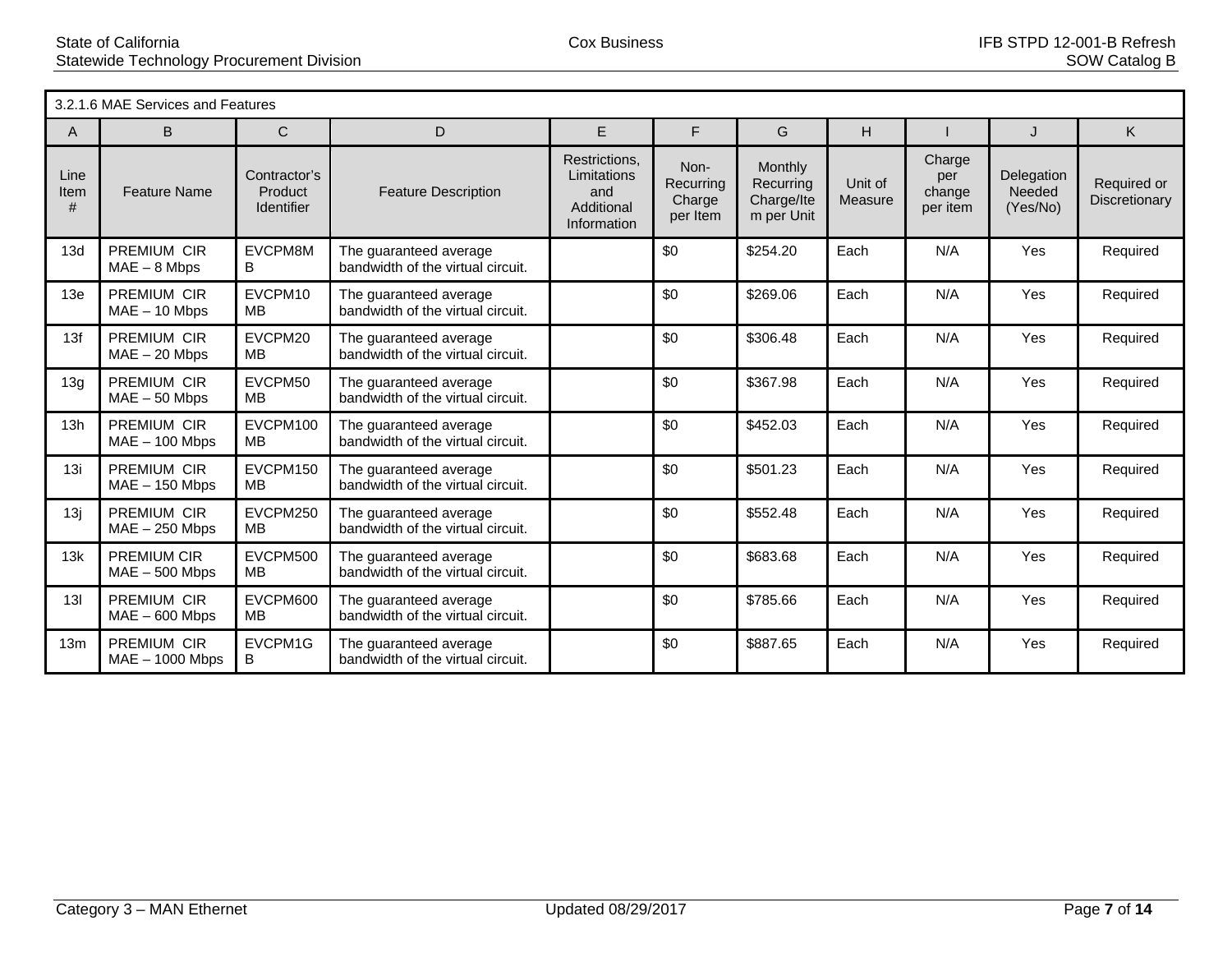## **3.4.2 Extended Demarcation Wiring Services**

| Contractor's Summary Description of Service: Copper or fiber jumper (as noted below) installation from MPOE to customer suite. |                                                                                  |                        |                       |                              |                      |  |  |  |
|--------------------------------------------------------------------------------------------------------------------------------|----------------------------------------------------------------------------------|------------------------|-----------------------|------------------------------|----------------------|--|--|--|
| <b>Geographic Availability:</b>                                                                                                |                                                                                  |                        |                       |                              |                      |  |  |  |
| Aliso Viejo                                                                                                                    | Carlsbad                                                                         | Carpinteria            | Chula Vista           | Dana Point                   | El Cajon             |  |  |  |
| Encinitas                                                                                                                      | Escondido                                                                        | Goleta                 | <b>Imperial Beach</b> | Irvine                       | La Mesa              |  |  |  |
| Laguna Beach                                                                                                                   | Laguna Hills                                                                     | Laguna Niguel          | Laguna Woods          | Lake Forest                  | Lemon Grove          |  |  |  |
| Mission Viejo                                                                                                                  | National City                                                                    | Newport Beach          | Oceanside             | Orange                       | Palos Verdes Estates |  |  |  |
| Poway                                                                                                                          | Rancho Palos Verdes                                                              | Rancho Santa Margarita | <b>Rolling Hills</b>  | <b>Rolling Hills Estates</b> | San Clemente         |  |  |  |
| San Diego                                                                                                                      | San Juan Capistrano                                                              | San Marcos             | Santa Barbara         | Santee                       | Solana Beach         |  |  |  |
| Tustin                                                                                                                         | Vista                                                                            | Alpine                 | Camp Pendleton        | Jamul                        | Lakeside             |  |  |  |
| Ramona                                                                                                                         | Rancho San Diego                                                                 | Rancho Santa Fe        | Capistrano Beach      | Montecito                    | Pine Valley          |  |  |  |
|                                                                                                                                | Service Limitations and Restrictions: Pricing includes labor only; no materials. |                        |                       |                              |                      |  |  |  |
|                                                                                                                                | Change Charge Applicability: No change charges apply.                            |                        |                       |                              |                      |  |  |  |
|                                                                                                                                |                                                                                  |                        |                       |                              |                      |  |  |  |

|                          | 3.4.2 Extended Demarcation Wiring Services                              |                                              |                                                                                                                                                                                                                                                                             |                                                                  |                                         |                                                 |                    |                                     |                                  |                              |  |
|--------------------------|-------------------------------------------------------------------------|----------------------------------------------|-----------------------------------------------------------------------------------------------------------------------------------------------------------------------------------------------------------------------------------------------------------------------------|------------------------------------------------------------------|-----------------------------------------|-------------------------------------------------|--------------------|-------------------------------------|----------------------------------|------------------------------|--|
| A                        | B.                                                                      |                                              | D                                                                                                                                                                                                                                                                           |                                                                  |                                         | G                                               | н                  |                                     |                                  | K.                           |  |
| Line<br><b>Item</b><br># | <b>Feature Name</b>                                                     | Contractor's<br>Product<br><b>Identifier</b> | <b>Feature Description</b>                                                                                                                                                                                                                                                  | Restrictions,<br>Limitations<br>and<br>Additional<br>Information | Non-<br>Recurring<br>Charge per<br>Item | Monthly<br>Recurring<br>Charge/Item<br>per Unit | Unit of<br>Measure | Charge<br>per<br>Change<br>per item | Delegation<br>Needed<br>(Yes/No) | Required or<br>Discretionary |  |
|                          | Extended<br>Demarcation -<br>Copper four-Pair -<br><b>Regular Hours</b> | <b>JUMPCOP</b>                               | Wiring services to extend<br>Facilities from the Customer's<br>MPOE to the Customer's point<br>of utilization from a copper<br>trunk or trunking equipment as<br>described in Section 3.4.2.<br>Includes 300 feet of four-pair<br>cable and an RJ48s or<br>equivalent jack. |                                                                  | \$225.00                                | N/A                                             | Installation       | N/A                                 | <b>No</b>                        | Required                     |  |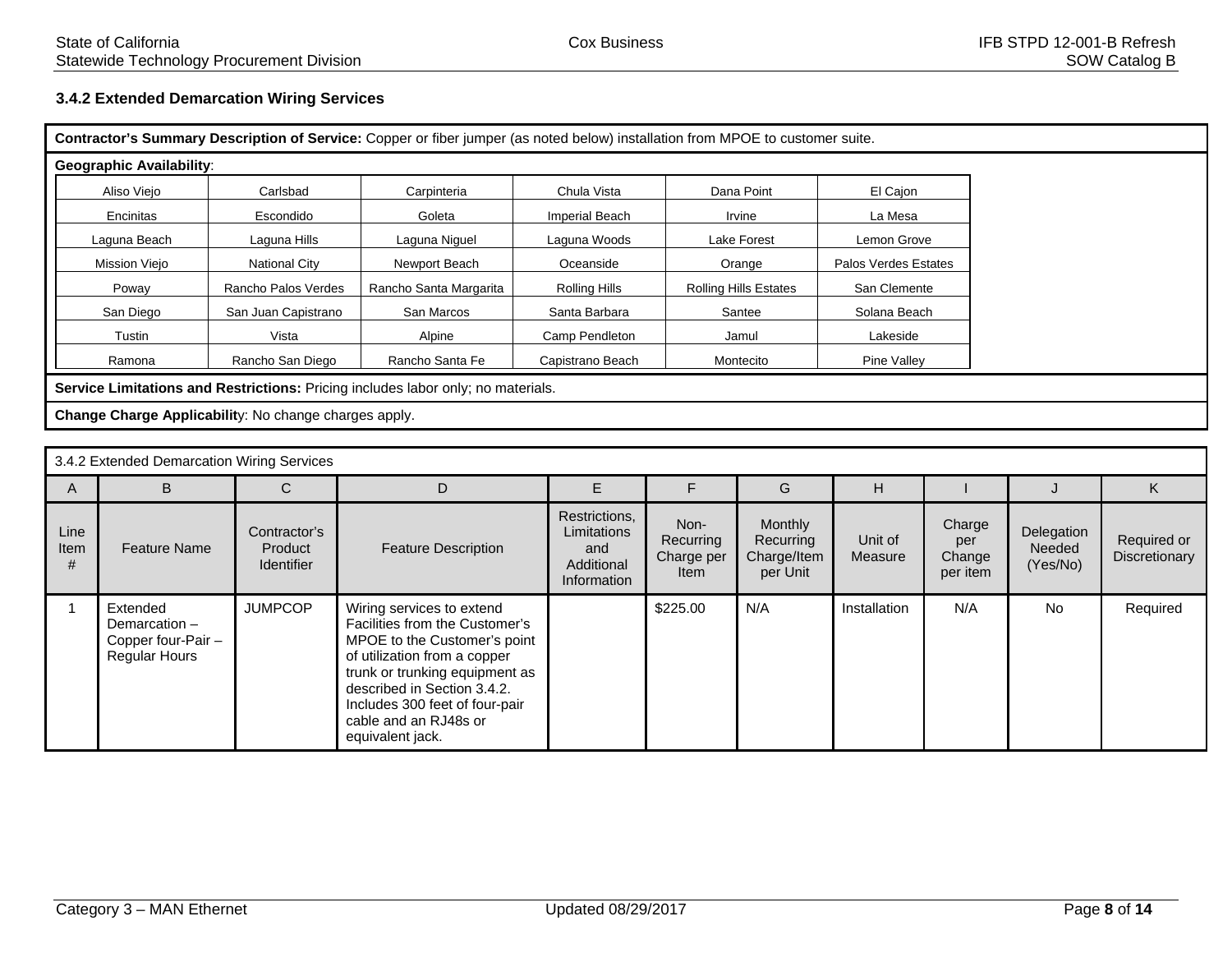|                   | 3.4.2 Extended Demarcation Wiring Services                                    |                                              |                                                                                                                                                                                                                                                                                                                                                                                                                                                                                                                                                                                   |                                                                  |                                                |                                                        |                    |                                     |                                  |                              |
|-------------------|-------------------------------------------------------------------------------|----------------------------------------------|-----------------------------------------------------------------------------------------------------------------------------------------------------------------------------------------------------------------------------------------------------------------------------------------------------------------------------------------------------------------------------------------------------------------------------------------------------------------------------------------------------------------------------------------------------------------------------------|------------------------------------------------------------------|------------------------------------------------|--------------------------------------------------------|--------------------|-------------------------------------|----------------------------------|------------------------------|
| A                 | B                                                                             | $\mathsf{C}$                                 | D                                                                                                                                                                                                                                                                                                                                                                                                                                                                                                                                                                                 | E                                                                | F                                              | G                                                      | H                  |                                     | J                                | K                            |
| Line<br>Item<br># | <b>Feature Name</b>                                                           | Contractor's<br>Product<br><b>Identifier</b> | <b>Feature Description</b>                                                                                                                                                                                                                                                                                                                                                                                                                                                                                                                                                        | Restrictions,<br>Limitations<br>and<br>Additional<br>Information | Non-<br>Recurring<br>Charge per<br><b>Item</b> | <b>Monthly</b><br>Recurring<br>Charge/Item<br>per Unit | Unit of<br>Measure | Charge<br>per<br>Change<br>per item | Delegation<br>Needed<br>(Yes/No) | Required or<br>Discretionary |
| $\overline{2}$    | Extended<br>Demarcation-<br>Copper four Pair -<br>Overtime Hours              | <b>JUMPCOPP</b><br>м                         | Wiring services to extend<br>Facilities from the Customer's<br>MPOE to the Customer's point<br>of utilization from a copper<br>trunk or trunking equipment as<br>described in Section 3.4.2.<br>Includes 300 feet of four-pair<br>cable and an RJ48s or<br>equivalent jack.                                                                                                                                                                                                                                                                                                       |                                                                  | \$338.00                                       | N/A                                                    | Installation       | N/A                                 | No                               | Required                     |
| 3                 | Extended<br>Demarcation-<br>Copper four Pair -<br>Sunday and<br>Holiday Hours | <b>JUMPCOPW</b><br>E                         | Wiring services to extend<br>Facilities from the Customer's<br>MPOE to the Customer's point<br>of utilization from a copper<br>trunk or trunking equipment as<br>described in Section 3.4.2.<br>Includes 300 feet of four-pair<br>cable and an RJ48s or<br>equivalent jack.                                                                                                                                                                                                                                                                                                       |                                                                  | \$450.00                                       | N/A                                                    | Installation       | N/A                                 | <b>No</b>                        | Required                     |
| $\overline{4}$    | Extended<br>Demarcation-<br>Copper 25 Pair -<br><b>Regular Hours</b>          | <b>JUMPCOP</b>                               | Wiring services to extend<br>Facilities from the Customer's<br>MPOE to the Customer's point<br>of utilization from a copper<br>trunk or trunking equipment as<br>described in Section 3.4.2.<br>Includes 300 feet or less of<br>Category 5 25-pair CMP cable,<br>one (1) patch panel and<br>mounting hardware. Ten<br>Category 5e, three (3) meter<br>jumpers; one (1) 24-port patch<br>panel to be provided in the<br>MPOE and Intermediate<br>Distribution Frame (IDF) for all<br>circuits being extended.<br>Includes associated<br>troubleshooting, testing, and<br>labeling. |                                                                  | \$425.00                                       | N/A                                                    | Installation       | N/A                                 | No                               | Required                     |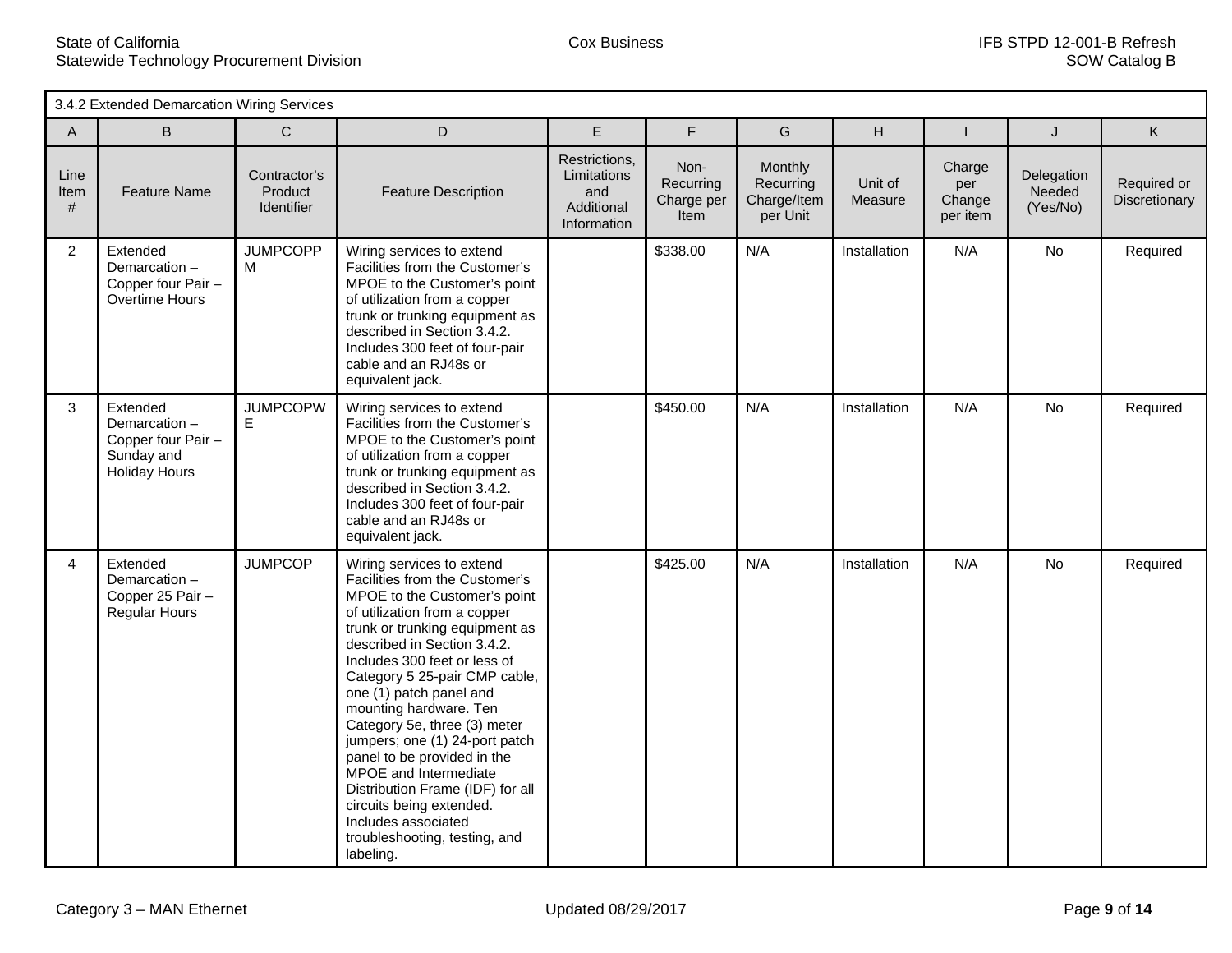|                   | 3.4.2 Extended Demarcation Wiring Services                                  |                                       |                                                                                                                                                                                                                                                                                                                                                                                                                                                                                                                                                                                   |                                                                  |                                         |                                                 |                    |                                     |                                  |                              |
|-------------------|-----------------------------------------------------------------------------|---------------------------------------|-----------------------------------------------------------------------------------------------------------------------------------------------------------------------------------------------------------------------------------------------------------------------------------------------------------------------------------------------------------------------------------------------------------------------------------------------------------------------------------------------------------------------------------------------------------------------------------|------------------------------------------------------------------|-----------------------------------------|-------------------------------------------------|--------------------|-------------------------------------|----------------------------------|------------------------------|
| A                 | B                                                                           | $\mathsf{C}$                          | D                                                                                                                                                                                                                                                                                                                                                                                                                                                                                                                                                                                 | E                                                                | F                                       | G                                               | H                  |                                     | J                                | K                            |
| Line<br>Item<br># | <b>Feature Name</b>                                                         | Contractor's<br>Product<br>Identifier | <b>Feature Description</b>                                                                                                                                                                                                                                                                                                                                                                                                                                                                                                                                                        | Restrictions,<br>Limitations<br>and<br>Additional<br>Information | Non-<br>Recurring<br>Charge per<br>Item | Monthly<br>Recurring<br>Charge/Item<br>per Unit | Unit of<br>Measure | Charge<br>per<br>Change<br>per item | Delegation<br>Needed<br>(Yes/No) | Required or<br>Discretionary |
| $5\overline{)}$   | Extended<br>Demarcation-<br>Copper 25 Pair -<br>Overtime Hours              | <b>JUMPCOPP</b><br>м                  | Wiring services to extend<br>Facilities from the Customer's<br>MPOE to the Customer's point<br>of utilization from a copper<br>trunk or trunking equipment as<br>described in Section 3.4.2.<br>Includes 300 feet or less of<br>Category 5 25-pair CMP cable,<br>one (1) patch panel and<br>mounting hardware. Ten<br>Category 5e, three (3) meter<br>jumpers; one (1) 24-port patch<br>panel to be provided in the<br>MPOE and Intermediate<br>Distribution Frame (IDF) for all<br>circuits being extended.<br>Includes associated<br>troubleshooting, testing, and<br>labeling. |                                                                  | \$538.00                                | N/A                                             | Installation       | N/A                                 | <b>No</b>                        | Required                     |
| 6                 | Extended<br>Demarcation-<br>Copper 25 Pair -<br>Sunday and<br>Holiday Hours | <b>JUMPCOPW</b><br>E                  | Wiring services to extend<br>Facilities from the Customer's<br>MPOE to the Customer's point<br>of utilization from a copper<br>trunk or trunking equipment as<br>described in Section 3.4.2.<br>Includes 300 feet or less of<br>Category 5 25-pair CMP cable,<br>one (1) patch panel and<br>mounting hardware. Ten<br>Category 5e, three (3) meter<br>jumpers; one (1) 24-port patch<br>panel to be provided in the<br>MPOE and Intermediate<br>Distribution Frame (IDF) for all<br>circuits being extended.<br>Includes associated<br>troubleshooting, testing, and<br>labeling. |                                                                  | \$650.00                                | N/A                                             | Installation       | N/A                                 | No                               | Required                     |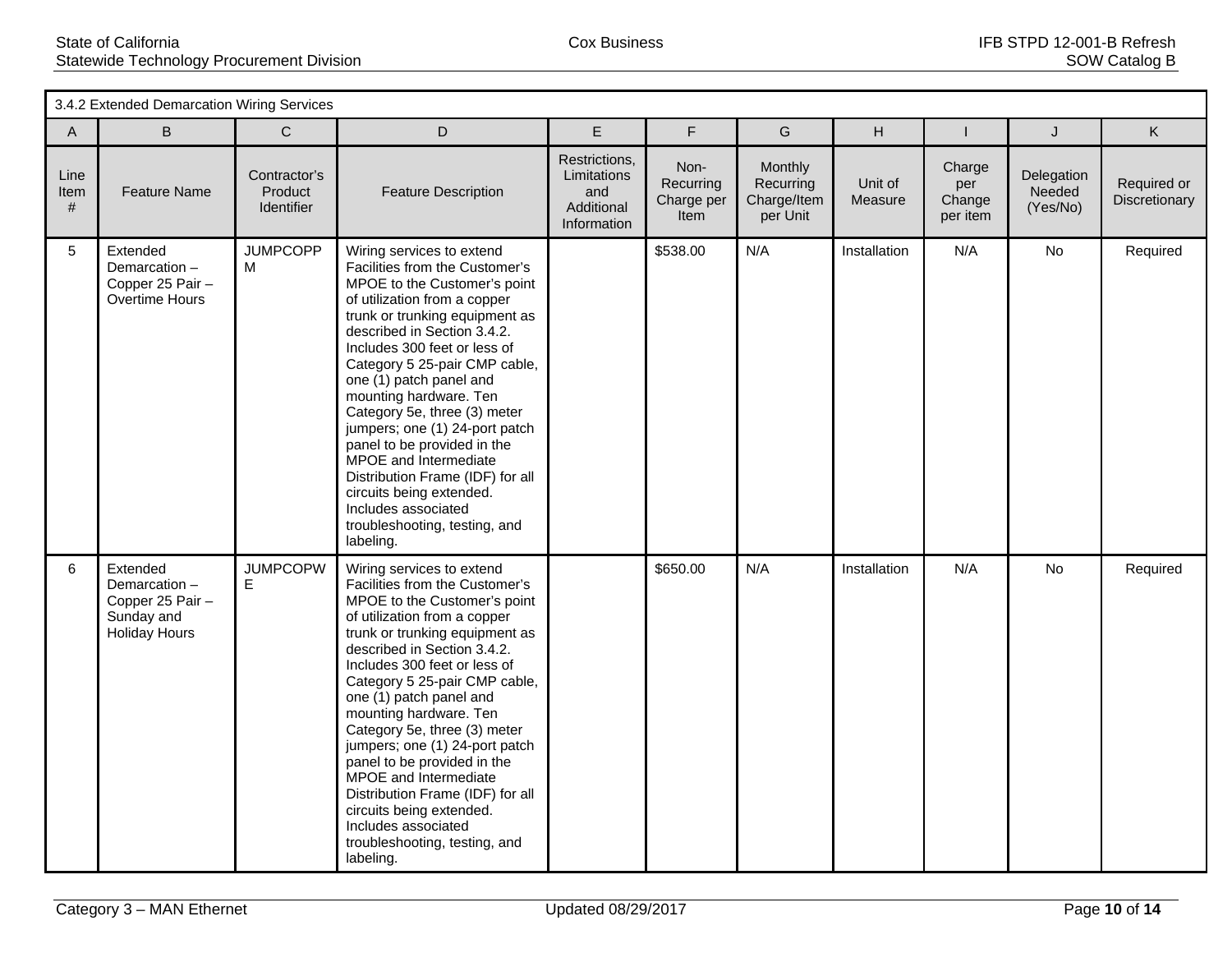|                   | 3.4.2 Extended Demarcation Wiring Services                                |                                       |                                                                                                                                                                                                                                                                                                                                                                                                                                                                                                                                                                   |                                                                  |                                         |                                                 |                    |                                     |                                  |                              |
|-------------------|---------------------------------------------------------------------------|---------------------------------------|-------------------------------------------------------------------------------------------------------------------------------------------------------------------------------------------------------------------------------------------------------------------------------------------------------------------------------------------------------------------------------------------------------------------------------------------------------------------------------------------------------------------------------------------------------------------|------------------------------------------------------------------|-----------------------------------------|-------------------------------------------------|--------------------|-------------------------------------|----------------------------------|------------------------------|
| $\mathsf{A}$      | B                                                                         | $\mathbf C$                           | D                                                                                                                                                                                                                                                                                                                                                                                                                                                                                                                                                                 | E                                                                | F                                       | G                                               | H                  |                                     | J                                | K                            |
| Line<br>Item<br># | <b>Feature Name</b>                                                       | Contractor's<br>Product<br>Identifier | <b>Feature Description</b>                                                                                                                                                                                                                                                                                                                                                                                                                                                                                                                                        | Restrictions,<br>Limitations<br>and<br>Additional<br>Information | Non-<br>Recurring<br>Charge per<br>Item | Monthly<br>Recurring<br>Charge/Item<br>per Unit | Unit of<br>Measure | Charge<br>per<br>Change<br>per item | Delegation<br>Needed<br>(Yes/No) | Required or<br>Discretionary |
| $\overline{7}$    | Extended<br>Demarcation-<br><b>Optical Fiber Link</b><br>- Regular Hours  | <b>JUMPFIB</b>                        | Wiring services to extend<br>Facilities from the Customer's<br>MPOE to the Customers point<br>of utilization from a fiber trunk<br>or trunking equipment as<br>described in 3.4.2 with strand<br>count required to provision one<br>(1) each service only. Includes<br>up to 1,000 feet of 62.5/125 -<br>or 50/125 - micron, two-strand<br>CMP fiber drop cable with<br>adapters, enclosures,<br>connectors, and two (2) SC-<br>SC duplex patch cords for<br>each single circuit extension.<br>Includes associated<br>troubleshooting, testing and<br>labeling.   |                                                                  | \$1,165.00                              | N/A                                             | Installation       | N/A                                 | No                               | Required                     |
| 8                 | Extended<br>Demarcation-<br><b>Optical Fiber Link</b><br>- Overtime Hours | <b>JUMPFIBPM</b>                      | Wiring services to extend<br>Facilities from the Customer's<br>MPOE to the Customers point<br>of utilization from a fiber trunk<br>or trunking equipment as<br>described in 3.4.2 with strand<br>count required to provision one<br>(1) each service only. Includes<br>up to 1,000 feet of $62.5/125 -$<br>or 50/125 - micron, two-strand<br>CMP fiber drop cable with<br>adapters, enclosures,<br>connectors, and two (2) SC-<br>SC duplex patch cords for<br>each single circuit extension.<br>Includes associated<br>troubleshooting, testing and<br>labeling. |                                                                  | \$1,276.00                              | N/A                                             | Installation       | N/A                                 | No                               | Required                     |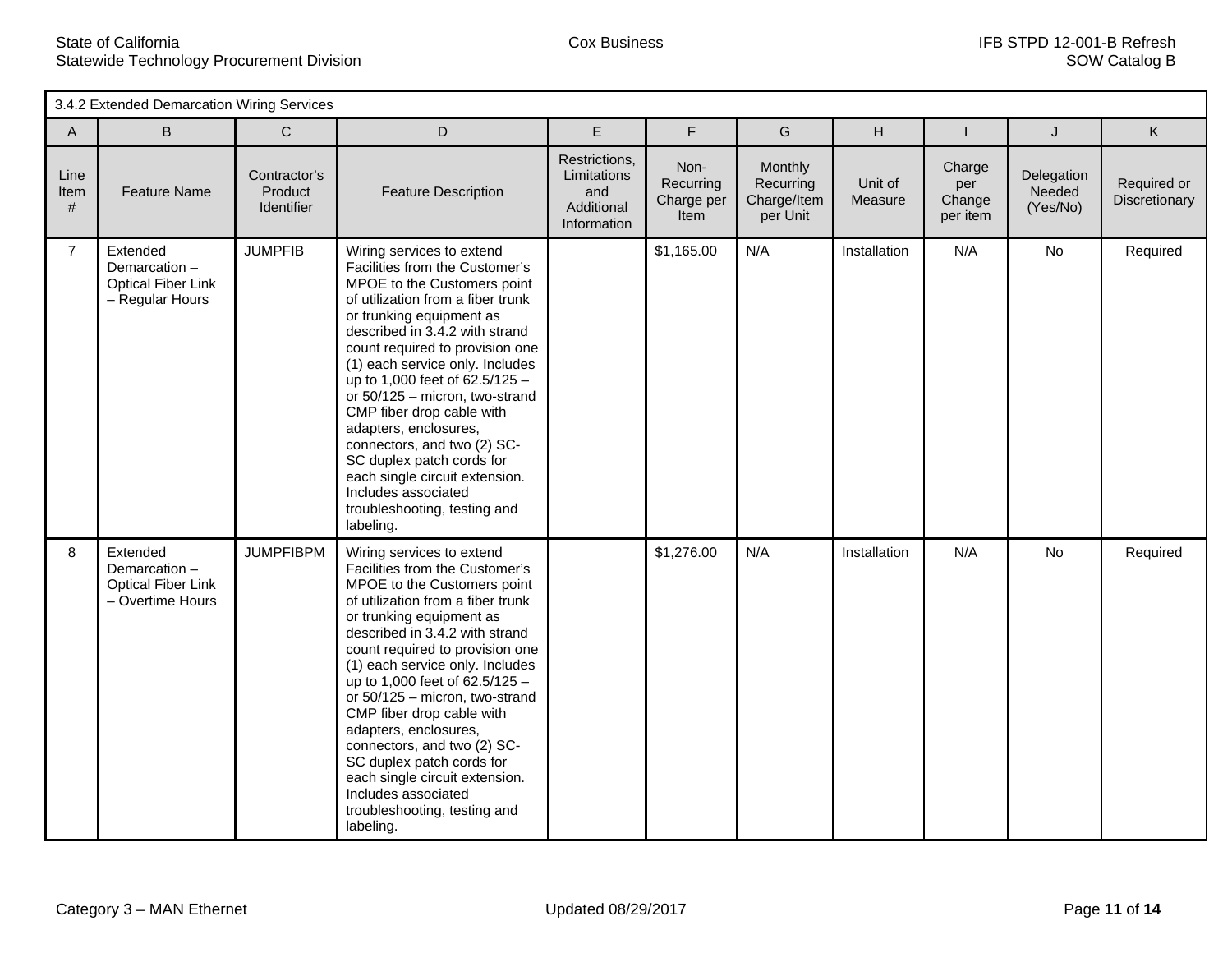| 3.4.2 Extended Demarcation Wiring Services |                                                                                                |                                              |                                                                                                                                                                                                                                                                                                                                                                                                                                                                                                                                                                   |                                                                  |                                         |                                                 |                    |                                     |                                  |                              |
|--------------------------------------------|------------------------------------------------------------------------------------------------|----------------------------------------------|-------------------------------------------------------------------------------------------------------------------------------------------------------------------------------------------------------------------------------------------------------------------------------------------------------------------------------------------------------------------------------------------------------------------------------------------------------------------------------------------------------------------------------------------------------------------|------------------------------------------------------------------|-----------------------------------------|-------------------------------------------------|--------------------|-------------------------------------|----------------------------------|------------------------------|
| A                                          | B                                                                                              | C                                            | D                                                                                                                                                                                                                                                                                                                                                                                                                                                                                                                                                                 | E                                                                | F                                       | G                                               | H                  |                                     |                                  | K                            |
| Line<br>Item<br>#                          | <b>Feature Name</b>                                                                            | Contractor's<br>Product<br><b>Identifier</b> | <b>Feature Description</b>                                                                                                                                                                                                                                                                                                                                                                                                                                                                                                                                        | Restrictions,<br>Limitations<br>and<br>Additional<br>Information | Non-<br>Recurring<br>Charge per<br>Item | Monthly<br>Recurring<br>Charge/Item<br>per Unit | Unit of<br>Measure | Charge<br>per<br>Change<br>per item | Delegation<br>Needed<br>(Yes/No) | Required or<br>Discretionary |
| 9                                          | Extended<br>Demarcation -<br><b>Optical Fiber Link</b><br>- Sunday and<br><b>Holiday Hours</b> | <b>JUMPFIBWE</b>                             | Wiring services to extend<br>Facilities from the Customer's<br>MPOE to the Customers point<br>of utilization from a fiber trunk<br>or trunking equipment as<br>described in 3.4.2 with strand<br>count required to provision one<br>(1) each service only. Includes<br>up to 1,000 feet of 62.5/125 -<br>or $50/125$ – micron, two-strand<br>CMP fiber drop cable with<br>adapters, enclosures,<br>connectors, and two (2) SC-<br>SC duplex patch cords for<br>each single circuit extension.<br>Includes associated<br>troubleshooting, testing and<br>labeling. |                                                                  | \$1,500.00                              | N/A                                             | Installation       | N/A                                 | No.                              | Required                     |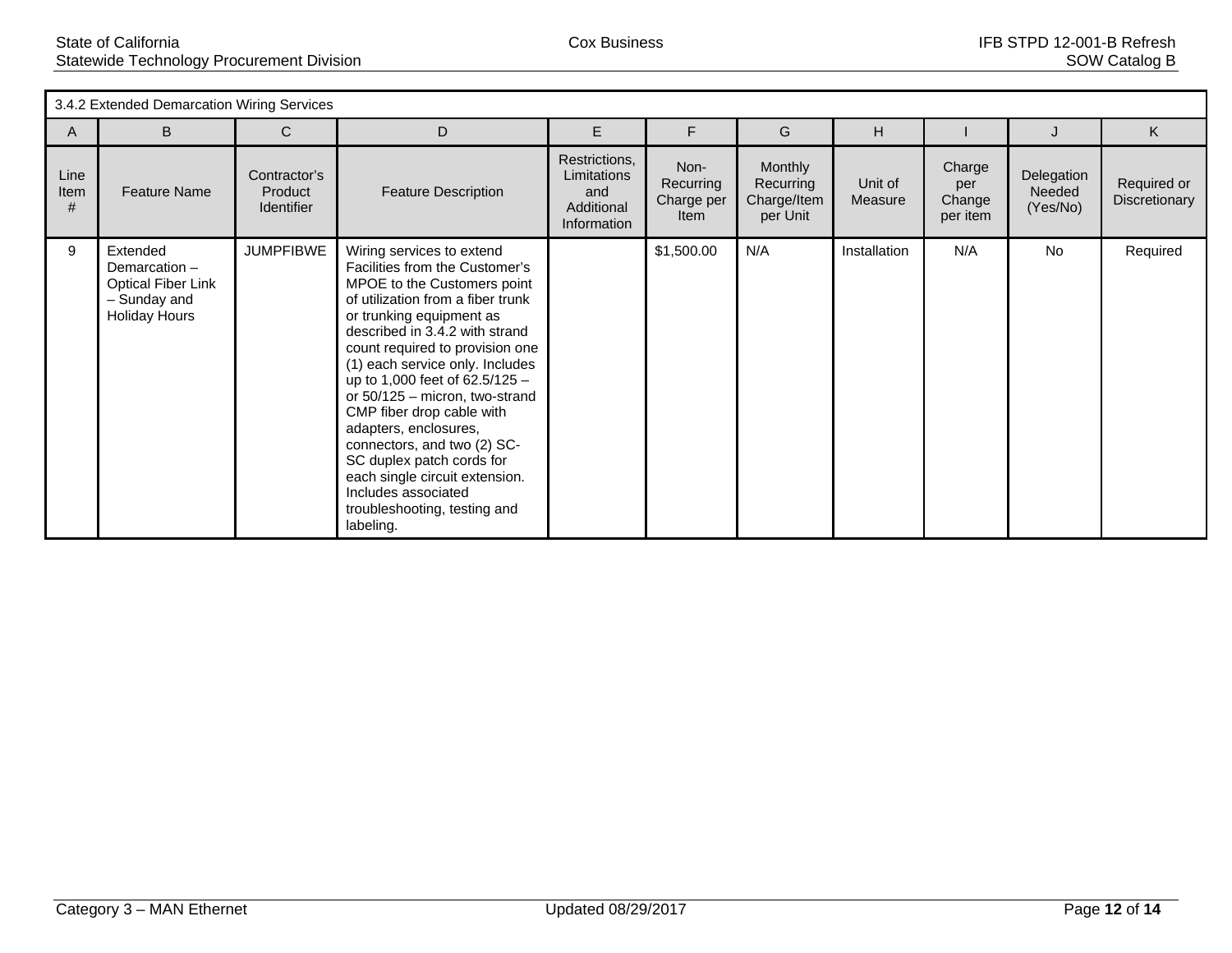## **3.4.3 Services Related Hourly Support**

**Contractor's Summary Description of Service:** In-house service technician dispatched to diagnose or repair a service problem that is determined to be caused by factors out of the control of the Contractor. Minimum charge is 1 hour; charged in increments of 1 hour for each additional hour or portion of am hour.

| Aliso Viejo   | Carlsbad             | Carpinteria            | Chula Vista      | Dana Point                   | El Cajon             |
|---------------|----------------------|------------------------|------------------|------------------------------|----------------------|
| Encinitas     | Escondido            | Goleta                 | Imperial Beach   | Irvine                       | La Mesa              |
| Laguna Beach  | Laguna Hills         | Laguna Niguel          | Laguna Woods     | Lake Forest                  | Lemon Grove          |
| Mission Viejo | <b>National City</b> | Newport Beach          | Oceanside        | Orange                       | Palos Verdes Estates |
| Poway         | Rancho Palos Verdes  | Rancho Santa Margarita | Rolling Hills    | <b>Rolling Hills Estates</b> | San Clemente         |
| San Diego     | San Juan Capistrano  | San Marcos             | Santa Barbara    | Santee                       | Solana Beach         |
| Tustin        | Vista                | Alpine                 | Camp Pendleton   | Jamul                        | Lakeside             |
| Ramona        | Rancho San Diego     | Rancho Santa Fe        | Capistrano Beach | Montecito                    | Pine Valley          |

**Service Limitations and Restrictions:** Pricing includes labor only; no materials.

**Change Charge Applicability:** No change charges apply.

| 3.4.3 Services Related Hourly Support |                                                                      |                                              |                                                                                                                                                                                                                                                         |                                                                  |                                                |                                                 |                    |                                     |                                  |                              |
|---------------------------------------|----------------------------------------------------------------------|----------------------------------------------|---------------------------------------------------------------------------------------------------------------------------------------------------------------------------------------------------------------------------------------------------------|------------------------------------------------------------------|------------------------------------------------|-------------------------------------------------|--------------------|-------------------------------------|----------------------------------|------------------------------|
| A                                     | B                                                                    | C                                            | D                                                                                                                                                                                                                                                       |                                                                  |                                                | G                                               | H                  |                                     |                                  | ĸ.                           |
| Line<br>Item $#$                      | <b>Product Name</b>                                                  | Contractor's<br>Product<br><b>Identifier</b> | <b>Feature Description</b>                                                                                                                                                                                                                              | Restrictions,<br>Limitations<br>and<br>Additional<br>Information | Non-<br>Recurring<br>Charge per<br><b>Item</b> | Monthly<br>Recurring<br>Charge/Item<br>per Unit | Unit of<br>Measure | Charge<br>per<br>Change<br>per item | Delegation<br>Needed<br>(Yes/No) | Required or<br>Discretionary |
|                                       | <b>Field Service</b><br>Repair<br>Technician<br><b>Regular Hours</b> | <b>FSRSC</b>                                 | Field technician properly<br>trained to an expert level for<br>the service being dispatched<br>to diagnose and/or repair a<br>CALNET 3 service problem<br>that turns out to be caused<br>by factors outside the<br>responsibility of the<br>Contractor. |                                                                  | N/A                                            | \$102.00                                        | Hour               | N/A                                 | No                               | Required                     |